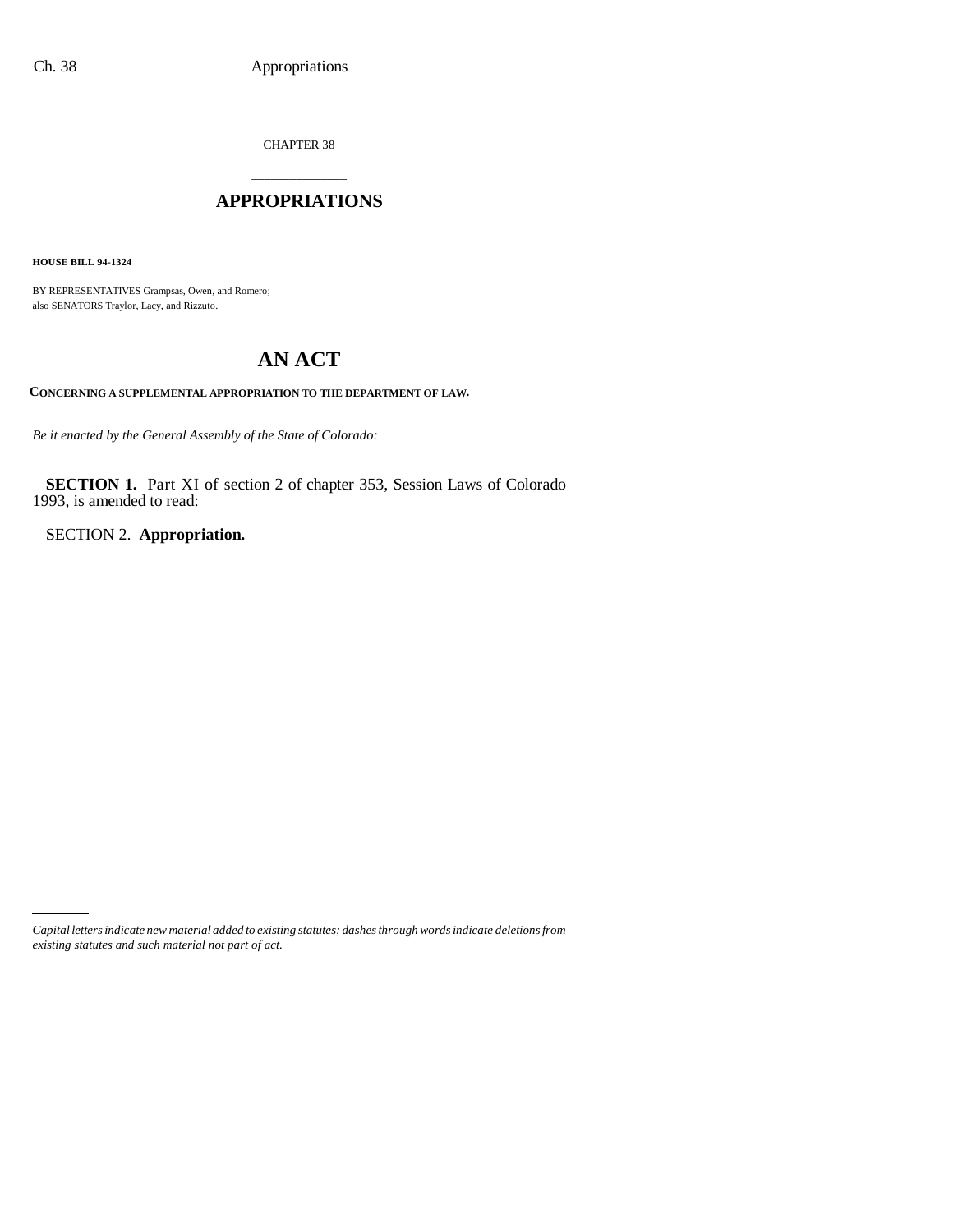|                           |                                      |              | <b>APPROPRIATION FROM</b>     |                               |                             |                              |                                |  |  |  |  |
|---------------------------|--------------------------------------|--------------|-------------------------------|-------------------------------|-----------------------------|------------------------------|--------------------------------|--|--|--|--|
|                           | <b>ITEM &amp;</b><br><b>SUBTOTAL</b> | <b>TOTAL</b> | <b>GENERAL</b><br><b>FUND</b> | <b>GENERAL</b><br><b>FUND</b> | <b>CASH</b><br><b>FUNDS</b> | <b>CASH</b><br><b>FUNDS</b>  | <b>FEDERAL</b><br><b>FUNDS</b> |  |  |  |  |
|                           | \$<br>\$                             |              | \$                            | <b>EXEMPT</b><br>\$           | \$                          | <b>EXEMPT</b><br>\$          | \$                             |  |  |  |  |
|                           |                                      |              | <b>PART XI</b>                |                               |                             |                              |                                |  |  |  |  |
|                           |                                      |              | <b>DEPARTMENT OF LAW</b>      |                               |                             |                              |                                |  |  |  |  |
|                           |                                      |              |                               |                               |                             |                              |                                |  |  |  |  |
| (1) ADMINISTRATION 65     |                                      |              |                               |                               |                             |                              |                                |  |  |  |  |
| <b>Personal Services</b>  | 1,361,132                            |              | 44,450                        |                               | 1,316,682(f)                |                              |                                |  |  |  |  |
|                           |                                      |              |                               |                               | $\mathbf{a}$                |                              |                                |  |  |  |  |
|                           |                                      |              | 97,603                        |                               |                             | $1,263,529$ (T) <sup>a</sup> |                                |  |  |  |  |
|                           | $(36.0$ FTE)<br>458,591              |              | 158,581                       |                               | $283,828$ <sup>b</sup>      |                              | 16,182                         |  |  |  |  |
| Group Health and Life     | 443,675                              |              |                               |                               | $21,963$ <sup>b</sup>       | $246,949$ <sup>d</sup>       |                                |  |  |  |  |
| Short-term Disability     | 23,203                               |              | 8,701                         |                               | $13.711$ <sup>b</sup>       |                              | 791                            |  |  |  |  |
|                           | 22,517                               |              |                               |                               | 1,096h                      | 11,929 <sup>d</sup>          |                                |  |  |  |  |
| Anniversary Increases     |                                      |              |                               |                               |                             |                              |                                |  |  |  |  |
| Shift Differential        | 50,280                               |              | 19,161                        |                               | $31.119^{b}$                |                              |                                |  |  |  |  |
|                           | 49,448                               |              |                               |                               | 3,212 <sup>b</sup>          | $27,075$ <sup>d</sup>        |                                |  |  |  |  |
| Workers' Compensation     | 149,073                              |              | 149,073                       |                               |                             |                              |                                |  |  |  |  |
|                           | 145,404                              |              | 145,404                       |                               |                             |                              |                                |  |  |  |  |
| <b>Operating Expenses</b> | 185,747                              |              | 185,747                       |                               |                             |                              |                                |  |  |  |  |
| <b>Travel Expenses</b>    | 7,534                                |              | 7,534                         |                               |                             |                              |                                |  |  |  |  |
| Purchase of Services from |                                      |              |                               |                               |                             |                              |                                |  |  |  |  |
| Computer Center           | 256,003                              |              | 256,003                       |                               |                             |                              |                                |  |  |  |  |
|                           |                                      |              |                               |                               |                             |                              |                                |  |  |  |  |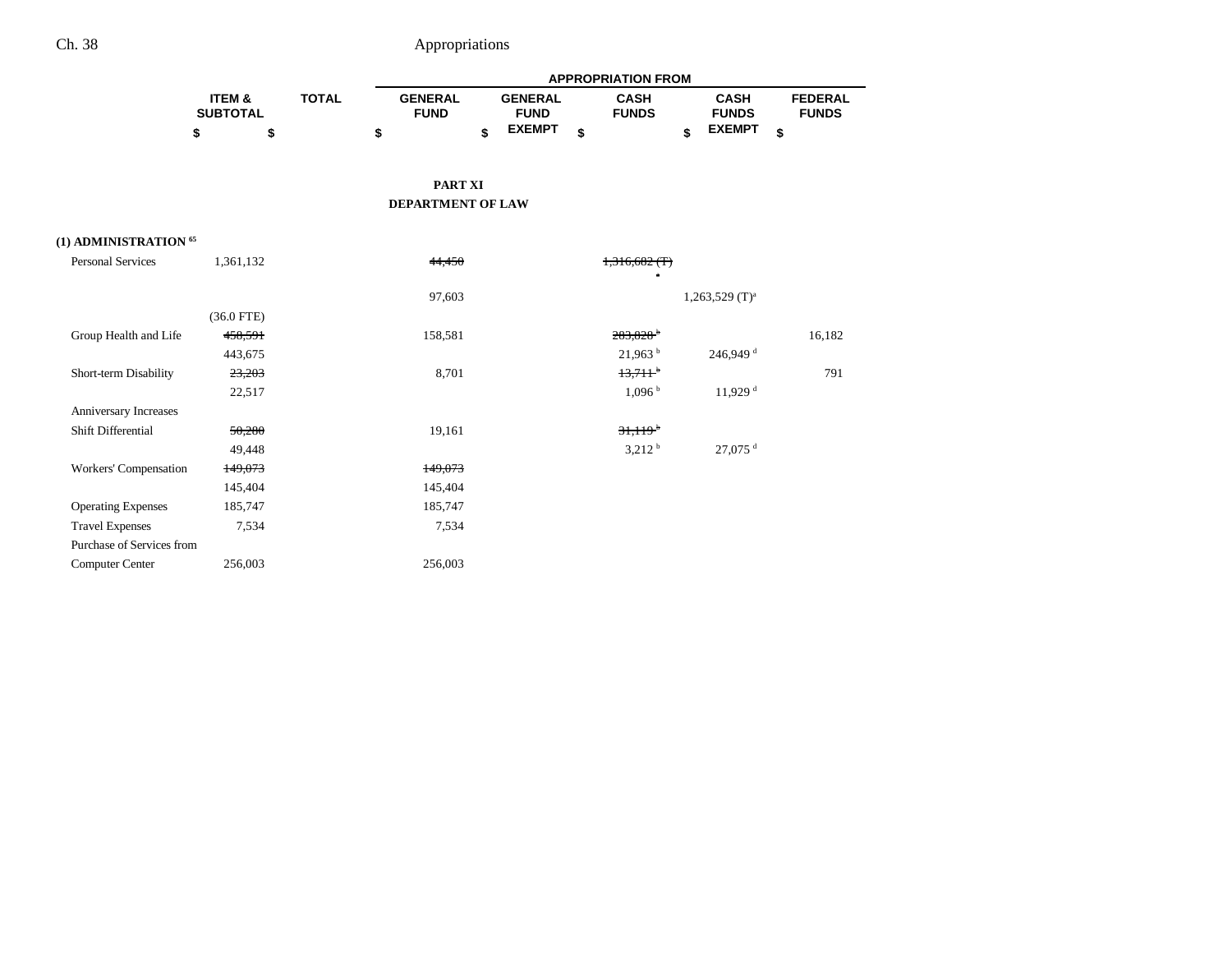| Payment to Risk Management    |         |           |         |                    |                       |        |
|-------------------------------|---------|-----------|---------|--------------------|-----------------------|--------|
| and Property Funds            | 136,912 |           | 136,912 |                    |                       |        |
|                               | 157,793 |           | 157,793 |                    |                       |        |
| <b>Vehicle Lease Payments</b> | 23,276  |           | 2,524   | $20.752^{b}$       |                       |        |
|                               |         |           |         | 2,730 <sup>b</sup> | $18,022$ <sup>d</sup> |        |
| Capitol Complex               |         |           |         |                    |                       |        |
| <b>Leased Space</b>           | 595,863 |           | 223,427 | $355,052^{\circ}$  |                       | 17,384 |
|                               | 613,472 |           | 253,220 | 33,325 $^{\rm b}$  | 309,035 $^d$          | 17,892 |
| <b>Attorney General</b>       |         |           |         |                    |                       |        |
| Discretionary Fund            | 5,000   |           | 5,000 ° |                    |                       |        |
|                               |         | 3,252,614 |         |                    |                       |        |
|                               |         | 3,271,001 |         |                    |                       |        |

<sup>a</sup> Of this amount, \$65,834 \$63,176 shall be from statewide indirect cost recoveries, and \$1,250,848 \$1,200,353 shall be from departmental indirect cost recoveries. <sup>b</sup> Of these amounts, \$82,121 \$5,867 shall be from various sources of <del>appropriated cash funds, \$587,036(T) shall be from various sources of</del> funds appropriated for legal

services, and \$35,305 \$8,459 shall be from various sources of nonappropriated funds. FUNDS, AND \$48,000 SHALL BE FROM VARIOUS SOURCES OF APPROPRIATED CASH FUNDS.

c For purposes of complying with the limitation on state fiscal year spending imposed by Article X, Section 20 of the State Constitution, these moneys are included for informational purposes as they are continuously appropriated by a permanent statute or constitutional provision and, therefore, are not subject to the limitation of General Fund appropriations as set forth in Section 24-75-201.1, C.R.S.

d OF THESE AMOUNTS, \$581,162(T) SHALL BE FROM VARIOUS SOURCES OF FUNDS APPROPRIATED FOR LEGAL SERVICES, AND \$31,848 SHALL BE FROM

VARIOUS SOURCES OF NONAPPROPRIATED FUNDS.

#### **(2) GENERAL ENFORCEMENT AND APPELLATE SECTIONS 65**

Personal Services **1,909,249** 1,833,197 1,833,197 1,833,197 1,833,197 1,6052<sup>a</sup>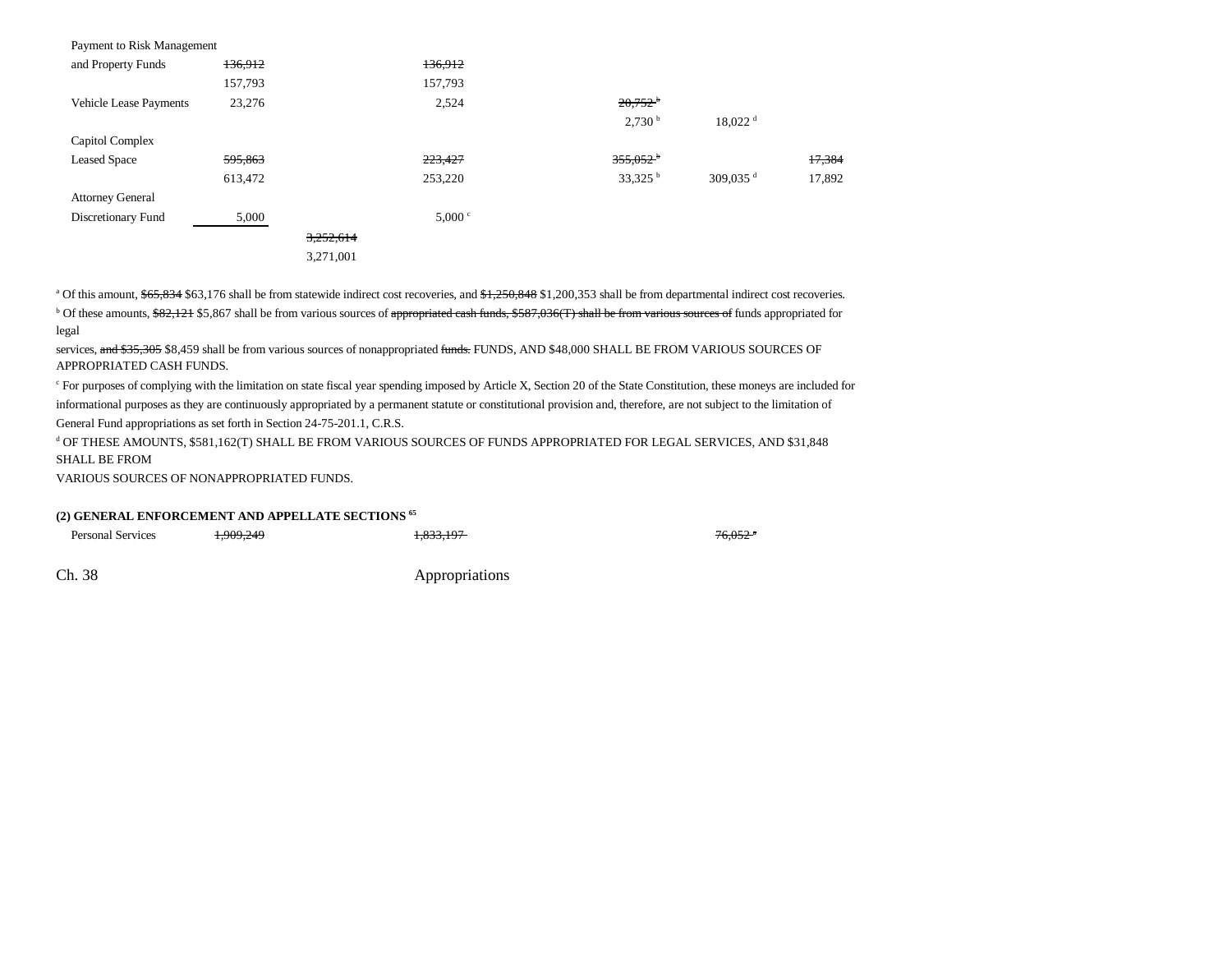|                                 |                           |              | <b>APPROPRIATION FROM</b>     |    |                               |    |                             |    |                             |                                |
|---------------------------------|---------------------------|--------------|-------------------------------|----|-------------------------------|----|-----------------------------|----|-----------------------------|--------------------------------|
|                                 | ITEM &<br><b>SUBTOTAL</b> | <b>TOTAL</b> | <b>GENERAL</b><br><b>FUND</b> |    | <b>GENERAL</b><br><b>FUND</b> |    | <b>CASH</b><br><b>FUNDS</b> |    | <b>CASH</b><br><b>FUNDS</b> | <b>FEDERAL</b><br><b>FUNDS</b> |
|                                 | \$<br>\$                  | \$           |                               | \$ | <b>EXEMPT</b>                 | \$ |                             | \$ | <b>EXEMPT</b>               | \$                             |
|                                 |                           |              |                               |    |                               |    |                             |    |                             |                                |
|                                 | 1,979,408                 |              | 1,845,697                     |    |                               |    |                             |    | 133,711 <sup>a</sup>        |                                |
|                                 | $(40.0$ FTE)              |              |                               |    |                               |    |                             |    |                             |                                |
| Appellate Backlog <sup>66</sup> | 72,342                    |              | 72,342                        |    |                               |    |                             |    |                             |                                |
|                                 | 137,073                   |              | 137,073                       |    |                               |    |                             |    |                             |                                |
|                                 |                           |              | $(+.0$ FTE $)$                |    |                               |    |                             |    |                             |                                |
|                                 |                           |              | $(2.0$ FTE)                   |    |                               |    |                             |    |                             |                                |
| <b>Operating Expenses</b>       | 107,085                   |              | 107,085                       |    |                               |    |                             |    |                             |                                |
|                                 | 117,945                   |              | 117,945                       |    |                               |    |                             |    |                             |                                |
| <b>Travel Expenses</b>          | 7,550                     |              | 7,550                         |    |                               |    |                             |    |                             |                                |
|                                 | 18,550                    |              | 18,550                        |    |                               |    |                             |    |                             |                                |
| <b>Litigation Expenses</b>      | 31,429                    |              | 31,429                        |    |                               |    |                             |    |                             |                                |
|                                 | 65,929                    |              | 65,929                        |    |                               |    |                             |    |                             |                                |
| <b>Consultant Expenses</b>      | 30,000                    |              | 30,000                        |    |                               |    |                             |    |                             |                                |
| AMENDMENT TWO                   |                           |              |                               |    |                               |    |                             |    |                             |                                |
| <b>EXPENSES</b>                 | 312,299                   |              | 312,299                       |    |                               |    |                             |    |                             |                                |
|                                 |                           |              | $(0.9$ FTE)                   |    |                               |    |                             |    |                             |                                |
|                                 |                           | 2,157,655    |                               |    |                               |    |                             |    |                             |                                |
|                                 |                           | 2,661,204    |                               |    |                               |    |                             |    |                             |                                |
|                                 |                           |              |                               |    |                               |    |                             |    |                             |                                |

a This amount shall be from court-awarded settlements.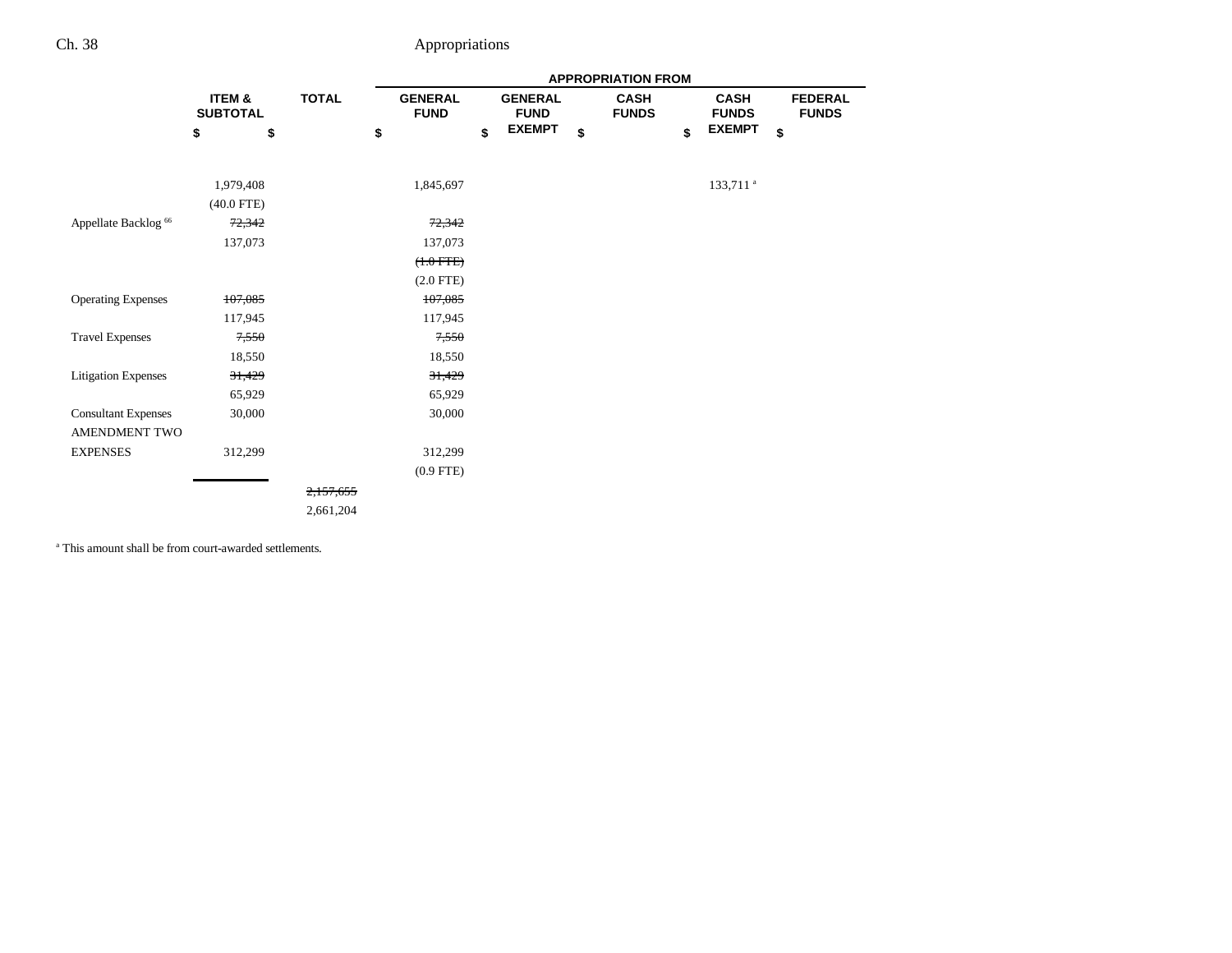### **(3) LEGAL SERVICES TO STATE AGENCIES 65, 67, 68**

| Personal Services <sup>69</sup> | 6,780,200     |           | $6,780,200$ <sup>a</sup> |             |
|---------------------------------|---------------|-----------|--------------------------|-------------|
|                                 | 7,165,370     |           |                          |             |
|                                 |               |           | $(135.4 FTE)$            |             |
|                                 | $(143.3$ FTE) |           |                          |             |
| <b>Operating Expenses</b>       | 315,049       |           | $315,049$ <sup>a</sup>   |             |
|                                 | 362,811       |           |                          |             |
| <b>Travel Expenses</b>          | 15,706        |           | $15,706$ <sup>*</sup>    |             |
|                                 | 21,297        |           |                          |             |
| <b>Litigation Expenses</b>      | 100,771       |           | $100,771$ <sup>a</sup>   |             |
|                                 | 172,961       |           |                          |             |
| <b>Indirect Cost</b>            |               |           |                          |             |
| Assessment                      | 1,028,135     |           | $1,028,135$ <sup>a</sup> |             |
|                                 | 1,086,014     |           |                          |             |
|                                 |               | 8,239,861 |                          |             |
|                                 |               | 8,808,453 | $93,275$ <sup>a</sup>    | 8,715,178 b |

<sup>a</sup> Of these amounts, \$7,757,829(T) THIS AMOUNT shall be from various sources of funds appropriated for legal services to state agencies, and \$482,032 shall be

#### from other,

nonappropriated funds.

b OF THIS AMOUNT, \$407,329 SHALL BE FROM NONAPPROPRIATED FUNDS, AND \$8,307,849(T) SHALL BE FROM FUNDS APPROPRIATED FOR LEGAL SERVICES TO

STATE AGENCIES.

#### **(4) SPECIAL PURPOSE 65**

| Collection Agency |         |                     |                       |
|-------------------|---------|---------------------|-----------------------|
| Board             | 109,958 | 83,157 <sup>a</sup> | $26,801$ <sup>+</sup> |
|                   |         |                     |                       |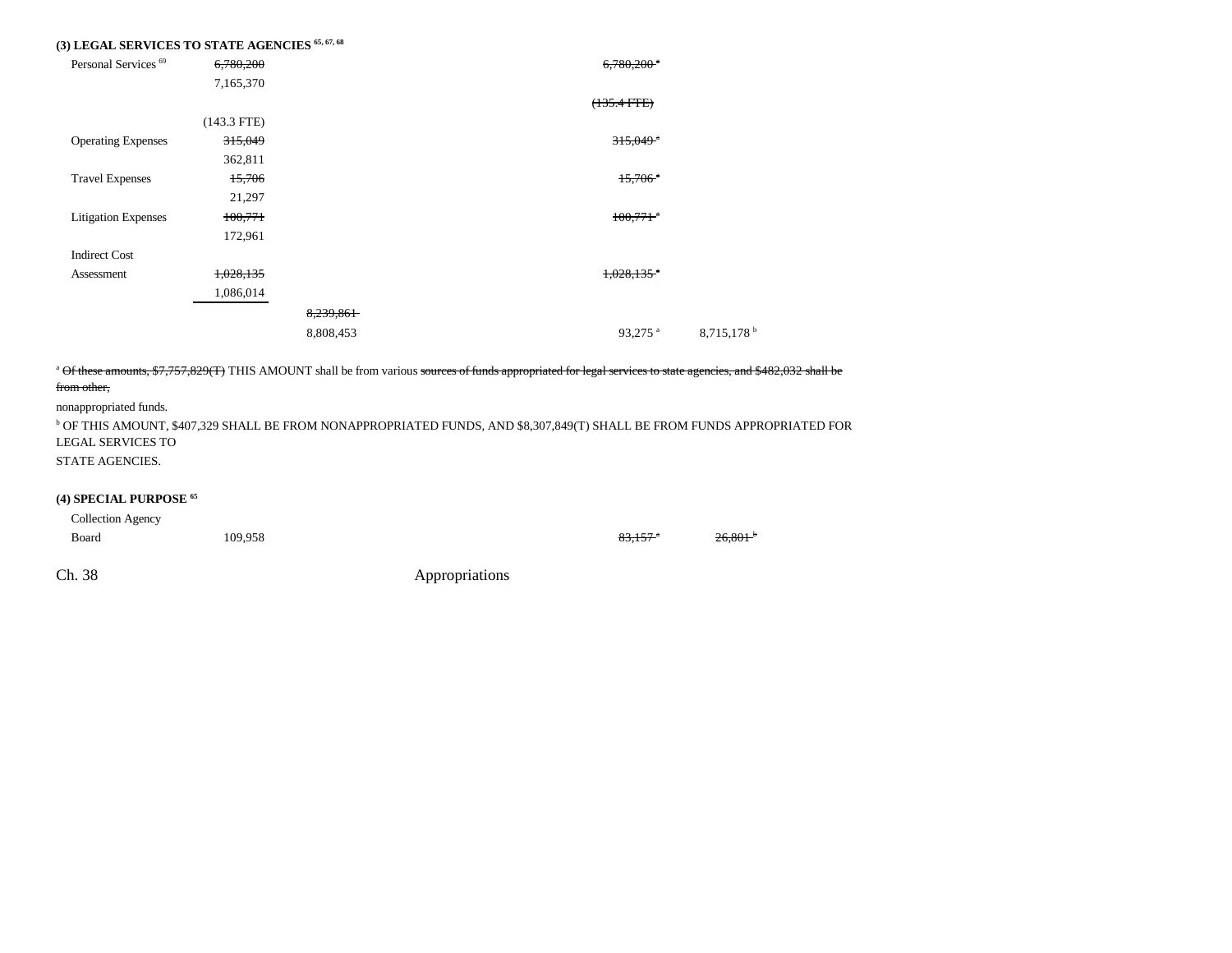|                                |                           |              |    | <b>APPROPRIATION FROM</b>     |                               |    |                             |    |                             |    |                                |  |
|--------------------------------|---------------------------|--------------|----|-------------------------------|-------------------------------|----|-----------------------------|----|-----------------------------|----|--------------------------------|--|
|                                | ITEM &<br><b>SUBTOTAL</b> | <b>TOTAL</b> |    | <b>GENERAL</b><br><b>FUND</b> | <b>GENERAL</b><br><b>FUND</b> |    | <b>CASH</b><br><b>FUNDS</b> |    | <b>CASH</b><br><b>FUNDS</b> |    | <b>FEDERAL</b><br><b>FUNDS</b> |  |
|                                | \$<br>\$                  |              | \$ | \$                            | <b>EXEMPT</b>                 | \$ |                             | \$ | <b>EXEMPT</b>               | \$ |                                |  |
|                                |                           |              |    |                               |                               |    | 109,958 <sup>a</sup>        |    |                             |    |                                |  |
|                                |                           |              |    |                               |                               |    | $(2.5$ FTE $)$              |    |                             |    |                                |  |
| <b>Collection Agency</b>       |                           |              |    |                               |                               |    |                             |    |                             |    |                                |  |
| <b>Board Travel Expenses</b>   | 789                       |              |    |                               |                               |    | 789 <sup>a</sup>            |    |                             |    |                                |  |
| <b>Uniform Consumer Credit</b> |                           |              |    |                               |                               |    |                             |    |                             |    |                                |  |
| Code                           | 346,490                   |              |    |                               |                               |    | 342,608                     |    | $3,882$ <sup>d</sup>        |    |                                |  |
|                                |                           |              |    |                               |                               |    | 346,490 °                   |    |                             |    |                                |  |
|                                |                           |              |    |                               |                               |    | $(6.5$ FTE)                 |    |                             |    |                                |  |
| <b>Uniform Consumer Credit</b> |                           |              |    |                               |                               |    |                             |    |                             |    |                                |  |
| Code Travel Expenses           | 11,918                    |              |    |                               |                               |    | 11,918°                     |    |                             |    |                                |  |
| <b>Medicaid Fraud Grant</b>    | 660,645                   |              |    | 165,161(M)                    |                               |    |                             |    |                             |    | 495,484                        |  |
|                                |                           |              |    | $(3.0$ FTE)                   |                               |    |                             |    |                             |    | $(8.0$ FTE)                    |  |
| Medicaid Fraud Grant           |                           |              |    |                               |                               |    |                             |    |                             |    |                                |  |
| <b>Travel Expenses</b>         | 7,141                     |              |    | 1,785(M)                      |                               |    |                             |    |                             |    | 5,356                          |  |
| Office of Consumer             |                           |              |    |                               |                               |    |                             |    |                             |    |                                |  |
| Counsel                        | 745,125                   |              |    |                               |                               |    | $693.202$ <sup>*</sup>      |    | 51,923 <sup>f</sup>         |    |                                |  |
|                                | 191,095                   |              |    |                               |                               |    | 139,172 <sup>e</sup>        |    |                             |    |                                |  |
|                                |                           |              |    |                               |                               |    | $(10.0 \text{ FFE})$        |    |                             |    |                                |  |
|                                |                           |              |    |                               |                               |    | $(3.0$ FTE)                 |    |                             |    |                                |  |
| Office of Consumer             |                           |              |    |                               |                               |    |                             |    |                             |    |                                |  |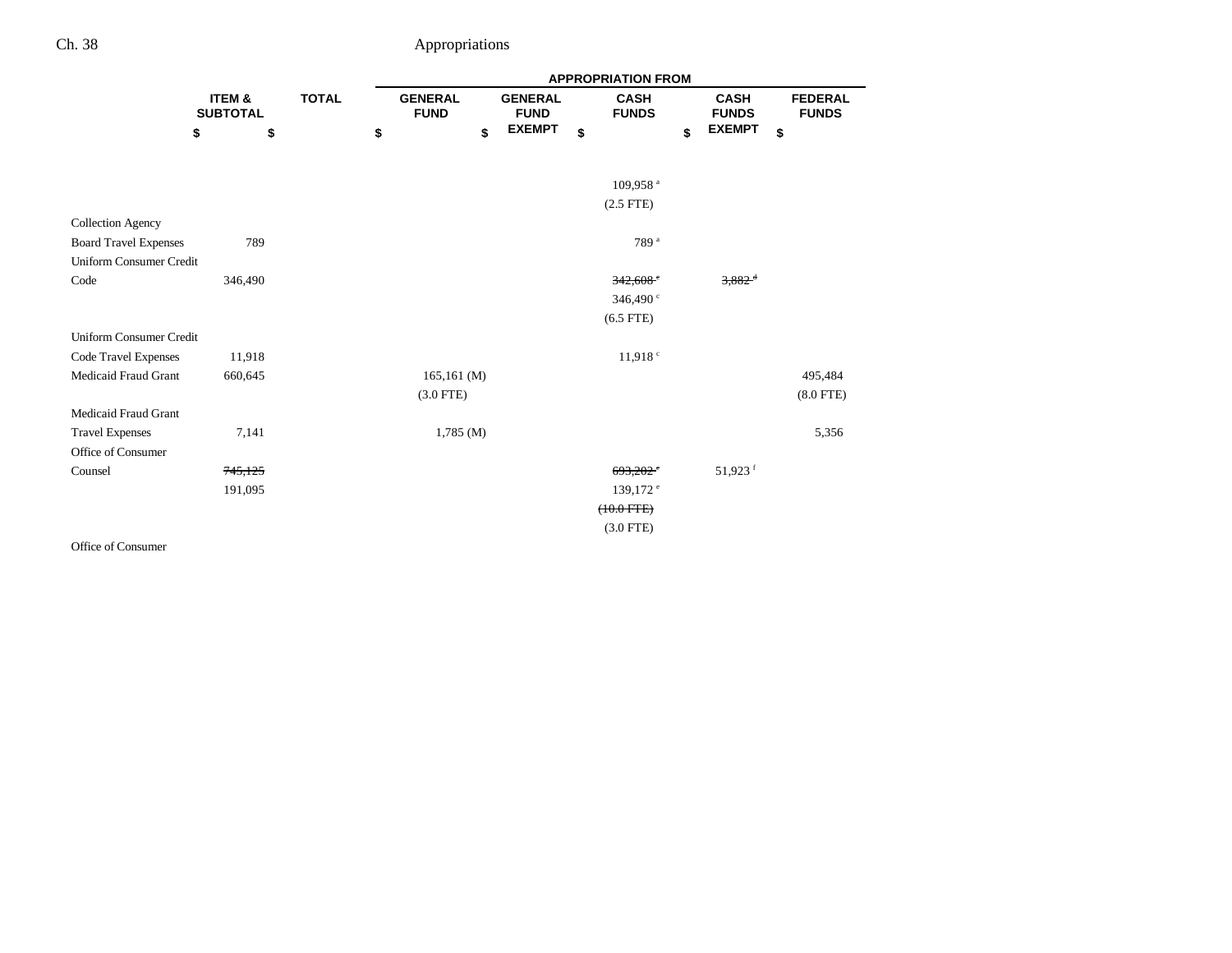| 5,444   |              | 5.44                     |                 |
|---------|--------------|--------------------------|-----------------|
|         |              |                          |                 |
| 1,557   |              | $1,557$ <sup>e</sup>     |                 |
|         |              |                          |                 |
| 932,976 | 932,976      |                          |                 |
|         |              |                          |                 |
| 288,546 |              | 288,546 \$               |                 |
| 235,393 |              | 106,307 \$               | 129,086 $(T)^h$ |
|         |              |                          |                 |
| 988,312 |              | $988,312$ (T)            |                 |
|         |              | h                        |                 |
|         |              |                          | 988,312 $(T)^h$ |
|         |              | $(17.0$ FTE $)$          |                 |
|         |              |                          | $(17.0$ FTE)    |
|         |              |                          |                 |
|         |              |                          |                 |
| 12,939  |              | (T)<br><del>12.939</del> |                 |
|         |              | h                        |                 |
|         |              |                          | 12,939 $(T)^h$  |
|         |              |                          |                 |
|         |              |                          |                 |
|         |              |                          |                 |
| 870,006 | 770,006      | $100,000$ (T)            |                 |
|         |              | ł                        |                 |
| 931,878 | 831,878      |                          | 100,000 $(T)^i$ |
|         | $(17.0$ FTE) | (2.0 FFE)                |                 |
|         |              |                          | $(2.0$ FTE)     |
|         |              |                          |                 |
|         |              |                          |                 |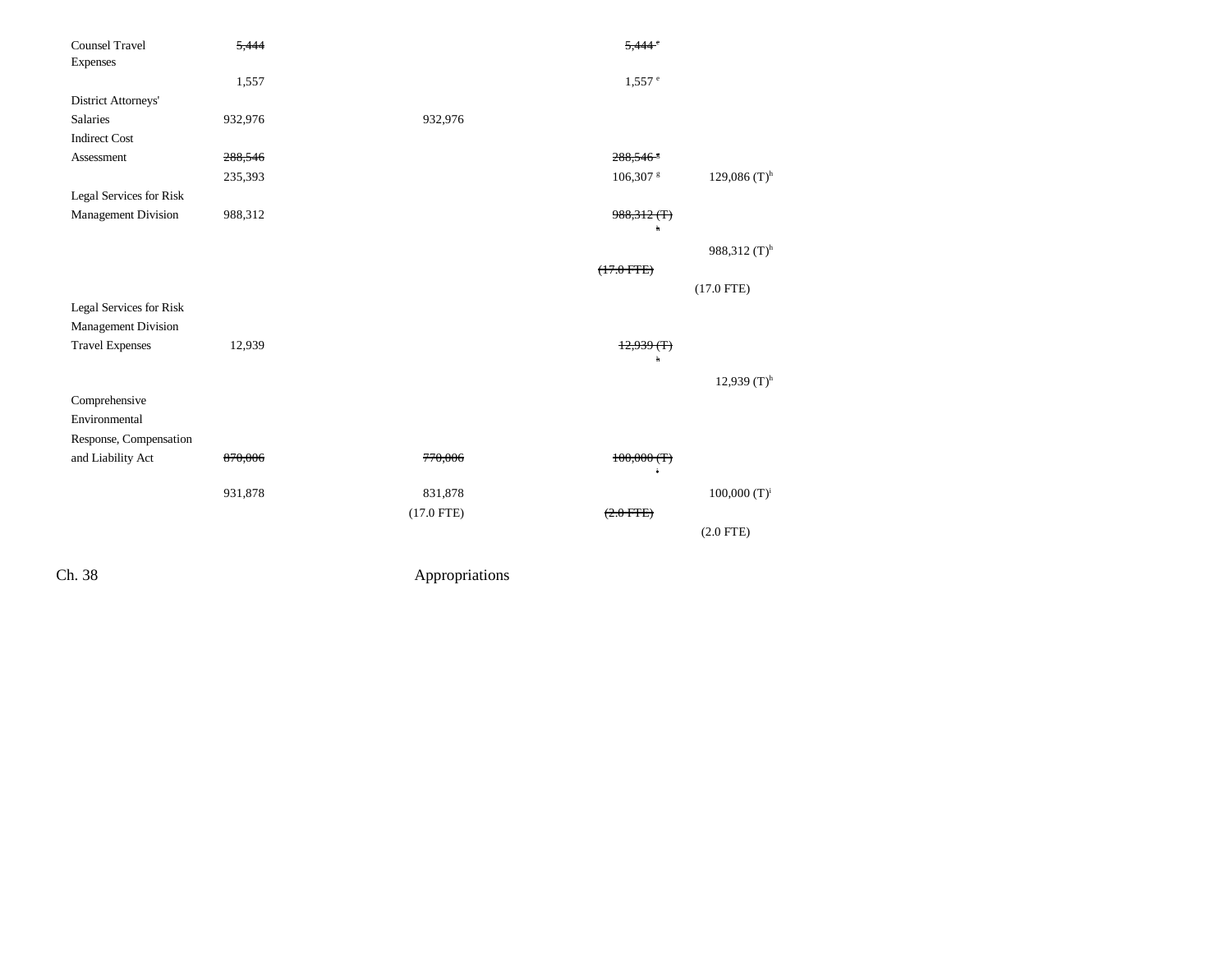|                                  |                           |              | <b>APPROPRIATION FROM</b> |                               |                               |               |    |                             |    |                             |    |                                |
|----------------------------------|---------------------------|--------------|---------------------------|-------------------------------|-------------------------------|---------------|----|-----------------------------|----|-----------------------------|----|--------------------------------|
|                                  | ITEM &<br><b>SUBTOTAL</b> | <b>TOTAL</b> |                           | <b>GENERAL</b><br><b>FUND</b> | <b>GENERAL</b><br><b>FUND</b> |               |    | <b>CASH</b><br><b>FUNDS</b> |    | <b>CASH</b><br><b>FUNDS</b> |    | <b>FEDERAL</b><br><b>FUNDS</b> |
|                                  | \$<br>\$                  |              | \$                        |                               | \$                            | <b>EXEMPT</b> | \$ |                             | \$ | <b>EXEMPT</b>               | \$ |                                |
| Comprehensive                    |                           |              |                           |                               |                               |               |    |                             |    |                             |    |                                |
| Environmental                    |                           |              |                           |                               |                               |               |    |                             |    |                             |    |                                |
| Response, Compensation           |                           |              |                           |                               |                               |               |    |                             |    |                             |    |                                |
| and Liability Act                |                           |              |                           |                               |                               |               |    |                             |    |                             |    |                                |
| Contracts $^{70}$                | 1,303,793                 |              |                           | 1,303,793                     |                               |               |    |                             |    |                             |    |                                |
|                                  | 1,241,921                 |              |                           | 1,241,921                     |                               |               |    |                             |    |                             |    |                                |
| Comprehensive                    |                           |              |                           |                               |                               |               |    |                             |    |                             |    |                                |
| Environmental                    |                           |              |                           |                               |                               |               |    |                             |    |                             |    |                                |
| Response, Compensation           |                           |              |                           |                               |                               |               |    |                             |    |                             |    |                                |
| and Liability Act                |                           |              |                           |                               |                               |               |    |                             |    |                             |    |                                |
| <b>Travel Expenses</b>           | 7,392                     |              |                           | 7,392                         |                               |               |    |                             |    |                             |    |                                |
| Workers' Compensation            |                           |              |                           |                               |                               |               |    |                             |    |                             |    |                                |
| Fraud                            | 117,031                   |              |                           |                               |                               |               |    | $117,031$ <sup>j</sup>      |    |                             |    |                                |
|                                  |                           |              |                           |                               |                               |               |    | $(2.0$ FTE)                 |    |                             |    |                                |
| Workers' Compensation            |                           |              |                           |                               |                               |               |    |                             |    |                             |    |                                |
| Fraud Travel Expenses            | 298                       |              |                           |                               |                               |               |    | 298 <sup>j</sup>            |    |                             |    |                                |
| Supreme Court                    |                           |              |                           |                               |                               |               |    |                             |    |                             |    |                                |
| Litigation                       | 292,424                   |              |                           | 292,424                       |                               |               |    |                             |    |                             |    |                                |
| <b>Police Officers Standards</b> |                           |              |                           |                               |                               |               |    |                             |    |                             |    |                                |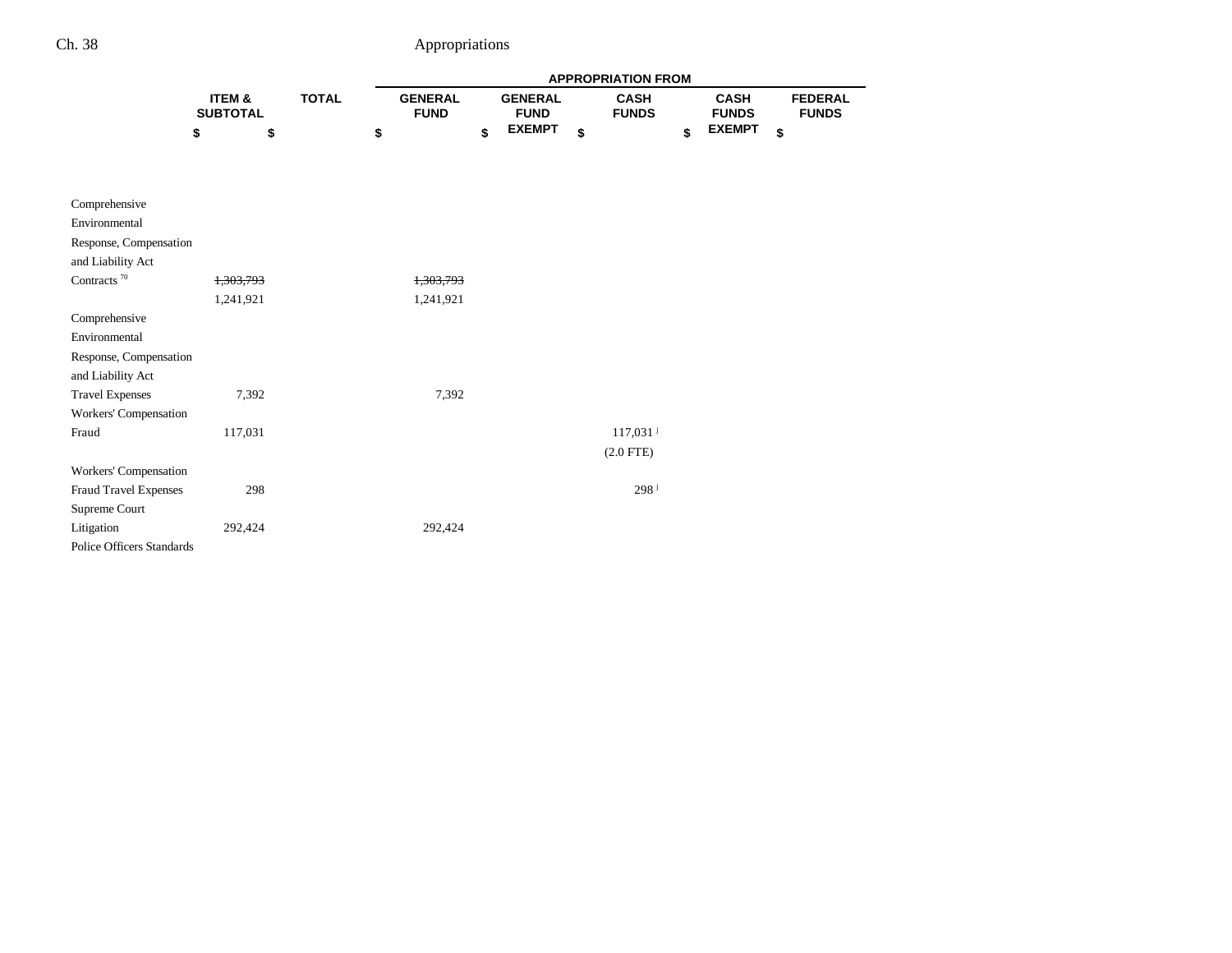| and Training Board         |         |           |             |
|----------------------------|---------|-----------|-------------|
| Support                    | 148,786 |           | 148,786     |
|                            |         |           | $(4.0$ FTE) |
| Police Officers Standards  |         |           |             |
| and Training Board Support |         |           |             |
| <b>Travel Expenses</b>     | 5,693   |           | 5,693       |
| Reimbursements for         |         |           |             |
| Local Law Enforcement      |         |           |             |
| Training                   | 140,000 |           | 140,000     |
|                            |         | 6,995,706 |             |
|                            |         | 6.384.636 |             |
|                            |         |           |             |

a These amounts shall be from Collection Agency Board Fund.

<sup>b</sup> This amount shall be from reserves in the Collection Agency Board Fund.

c These amounts shall be from Uniform Consumer Credit Code Fund.

<sup>d</sup> This amount shall be from reserves in the Uniform Consumer Credit Code Fund.

e These amounts shall be from the Public Utilities Commission Fixed Utilities Fund.

f This amount shall be from reserves in the Public Utilities Commission Fixed Utilities Fund.

<sup>g</sup> Of this amount, \$18,983 shall be from Collection Agency Board Fund, \$49,357 shall be from Uniform Consumer Credit Code Fund, <del>\$75,933</del> \$22,780 shall be from the Public

Utilities Commission Fixed Utilities Fund, \$129,086(T) shall be from the Risk Management Fund, and \$15,187 shall be from the State Compensation Insurance Authority.

h These amounts shall be from the Risk Management Fund.

i This amount shall be from the Department of Health.

<sup>j</sup> These amounts shall be from the State Compensation Insurance Authority.

### **TOTALS PART XI**